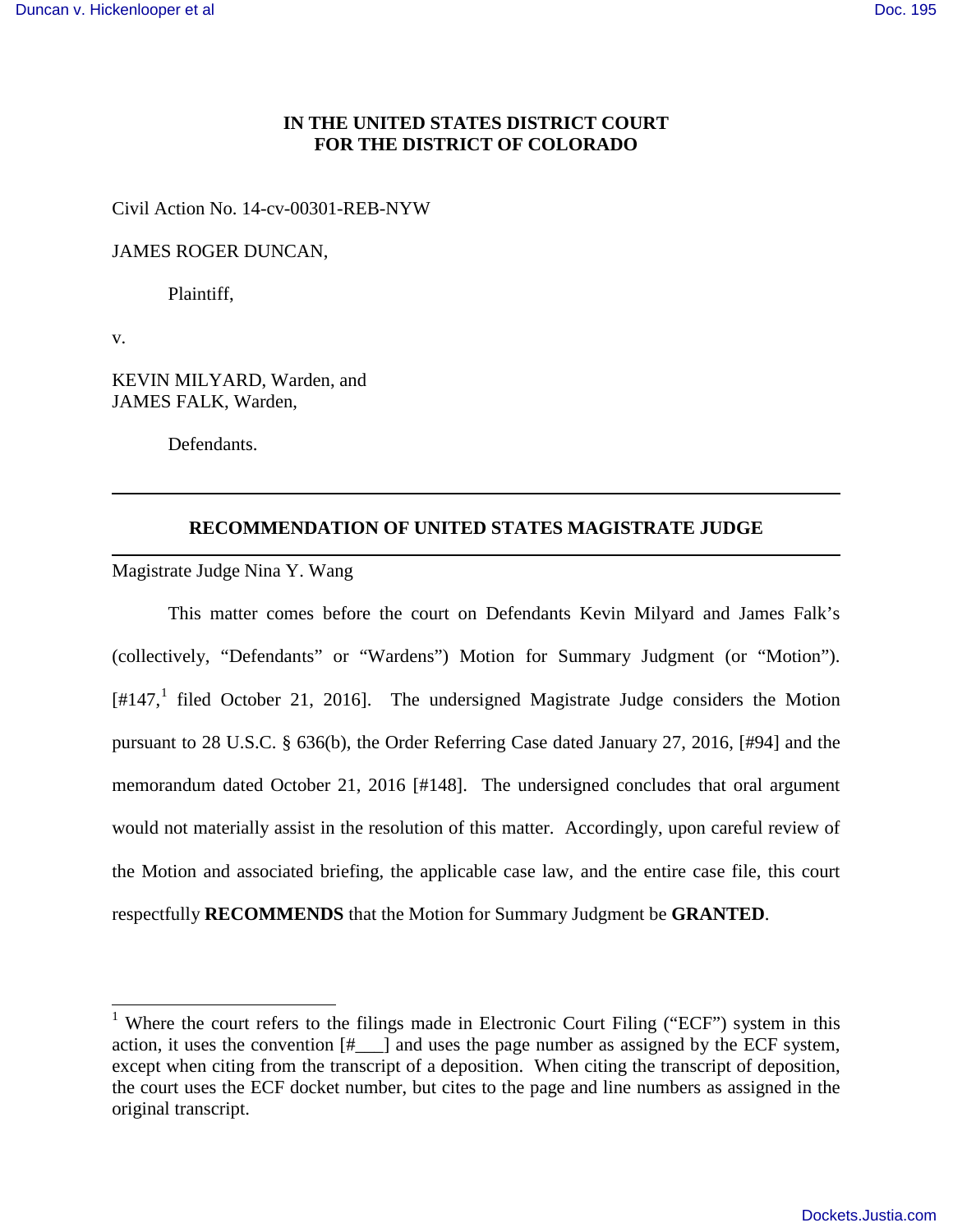### **PROCEDURAL HISTORY**

Plaintiff James Roger Duncan ("Plaintiff" or "Mr. Duncan") is an inmate currently in the custody of the Colorado Department of Corrections ("CDOC") and housed at Sterling Correctional Facility ("SCF"). On January 31, 2014, Mr. Duncan initiated this action *pro se* by filing a prisoner complaint in which he sued former governor of Colorado Bill Ritter, Jr.; current governor of Colorado John Hickenlooper; Wardens Kevin Milyard and James Falk; CDOC Executive Director Rick Raemisch; and a CDOC case manager Jim Lueck for allegedly violating his constitutional rights by exposing him to contaminated drinking water while at SCF. [#1]. As interpreted by Magistrate Judge Boyd N. Boland, *see* [#66 at 3-4], Plaintiff's Complaint asserted three claims for relief pursuant to 42 U.S.C. § 1983: (1) violations of his First, Eighth, and Fourteenth Amendment rights by Defendants Falk and Lueck; (2) violations of his Eighth Amendment and equal protection rights by Defendants Falk and Milyard; and (3) violation of his Eight Amendment rights by Defendants Falk, Milyard, and Governor Hickenlooper because they knew of the contaminated water but were deliberately indifferent to it. [#1].

On May 12, 2014, Defendants Hickenlooper, Raemisch, Milyard, Falk, and Lueck moved to dismiss Plaintiff's Complaint in its entirety pursuant to Rules 12(b)(1) and 12(b)(6) of the Federal Rules of Civil Procedure. [#32]. Judge Boland recommended dismissal of Mr. Duncan's claims for two reasons: (1) the Eleventh Amendment barred any claims for retroactive monetary relief against the named Defendants in their official capacities; and (2) Plaintiff failed to allege sufficient facts to support his three constitutional claims. *See* [#66]. The presiding judge, the Honorable Robert E. Blackburn, adopted the Recommendation in its entirety on December 11, 2014. [#67]. Accordingly, the Clerk of the Court entered Final Judgment in favor of Defendants Hickenlooper, Raemisch, Milyard, Falk, and Lueck and against Plaintiff, and

<span id="page-1-0"></span><sup>&</sup>lt;sup>2</sup> Former Governor Bill Ritter, Jr. was dismissed from this action on September 8, 2014. [#59].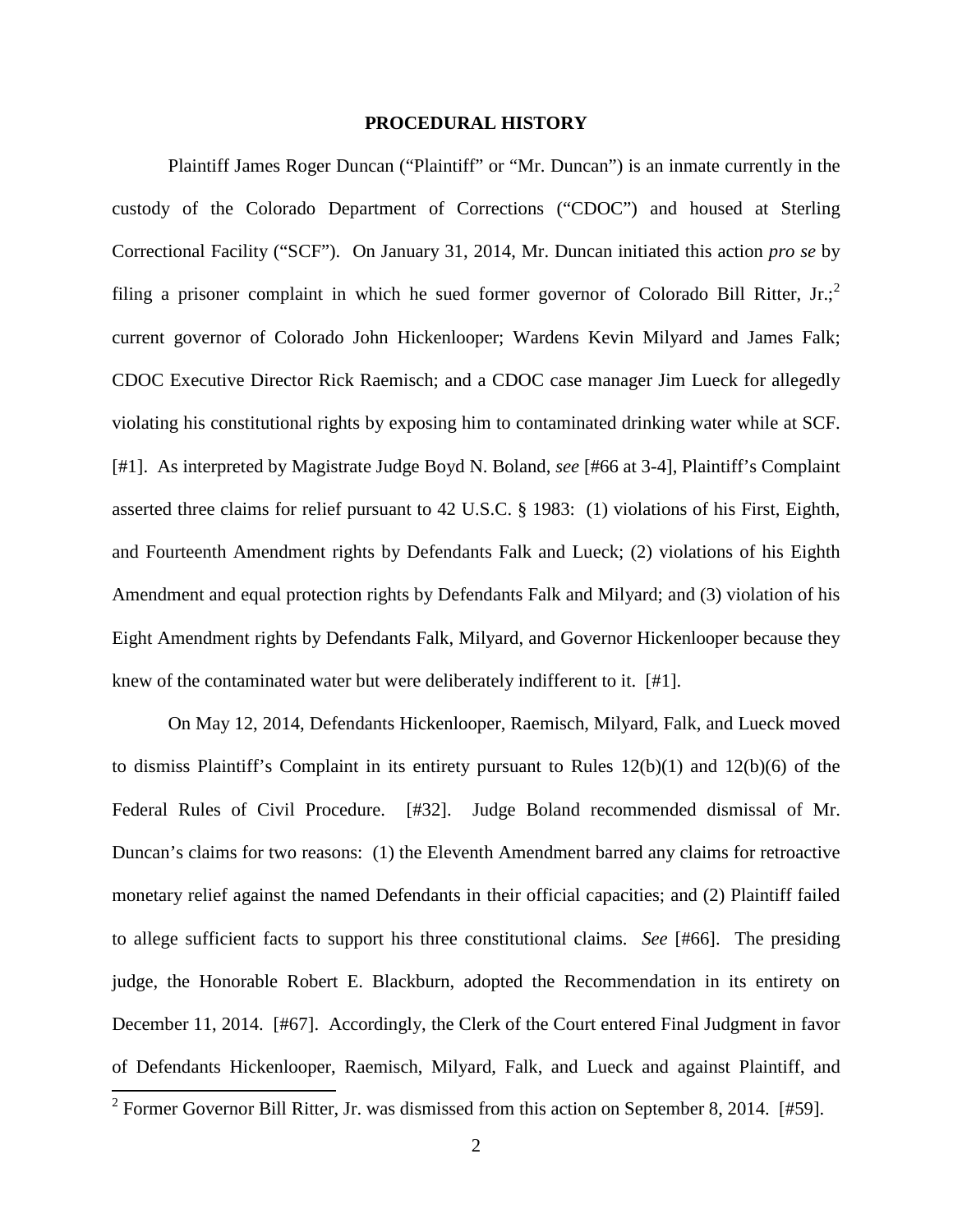dismissed Plaintiff's Complaint. [#68]. Mr. Duncan filed Notices of Appeal on January 28, 2015. [#76; #79].

# The Appeal

The United States Court of Appeals for the Tenth Circuit ("Tenth Circuit") affirmed in part and reversed in part the District Court's ruling, and remanded for further proceedings. *See*  [#91]. First, the Tenth Circuit held that Mr. Duncan failed to adequately develop his First, Fifth, and Fourteenth Amendment claims on appeal; thus, the Tenth Circuit addressed only the dismissal of Plaintiff's Eighth Amendment claim. [*Id.* at 3 n.1]. In doing so, the Tenth Circuit concluded that Plaintiff alleged that the contaminated drinking water at SCF exposed him to a substantial risk of serious harm, satisfying the first prong of the deliberate indifference standard. [*Id.* at 8-9]. As to the subjective prong, the Tenth Circuit held that Plaintiff failed to allege that Defendants Hickenlooper, Raemisch, and Lueck knew of the substantial risk of harm the contaminated water posed to Plaintiff, yet disregarded that risk. *See* [*id.* at 9-10, 12]. Accordingly, the Tenth Circuit affirmed the District Court's dismissal of Mr. Duncan's Eight Amendment claim as to these Defendants.

The Tenth Circuit reached a different conclusion as to Wardens Milyard and Falk. [*Id.* at 11]. The Tenth Circuit held that Plaintiff sufficiently alleged that Wardens Milyard and Falk knew about the polluted water and the serious health risks associated with drinking SCF's water (based on 2008 and 2012 City of Sterling notices of elevated levels of uranium and trihalomethanes), but failed to abate that risk. [*Id.*]. Thus, the Tenth Circuit reversed and remanded Mr. Duncan's Eighth Amendment claim for further proceedings before the District Court to determine the Wardens' liability, if any. [*Id.* at 11-12].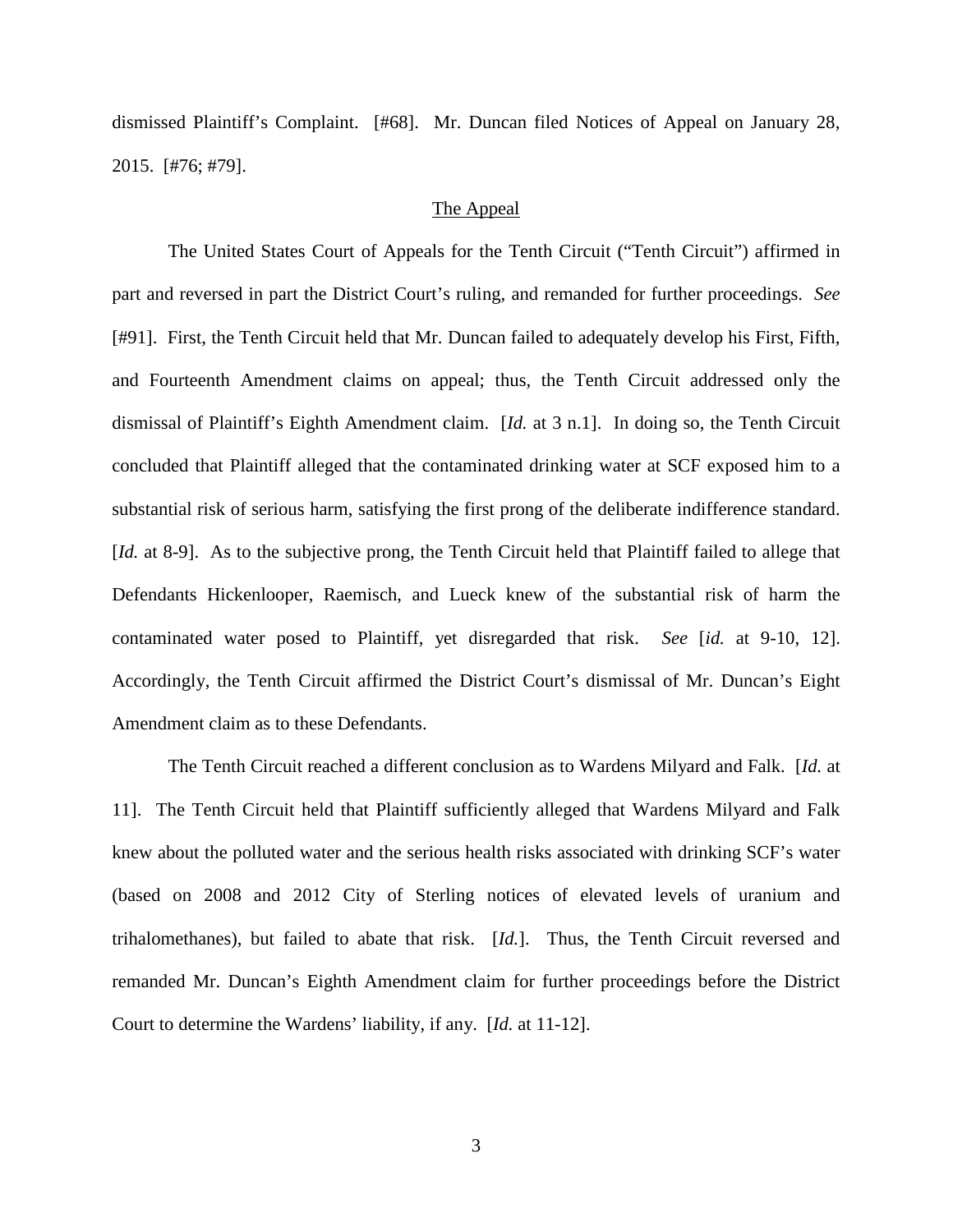#### On Remand

The Mandate issued on December 17, 2015. [#92]. Pursuant to the undersigned's Order [#96], the Wardens filed their Answer to Mr. Duncan's Complaint on February 9, 2016. [#98]. On February 22, 2016, the undersigned held a Status Conference and set a pre-trial schedule, including a deadline for discovery and for filing dispositive motions.<sup>[3](#page-3-0)</sup> See [#99]. This court extended the discovery deadline to September 6, 2016, and the dispositive motions deadline to October 7, 2016, pursuant to the Wardens' request. *See* [#129; #132]. This court later extended the dispositive motions deadline to October 21, 2016—the date the Wardens filed their Motion for Summary Judgment. [#144; #146; #147].

On September 13, 2016, the undersigned issued an Order on Plaintiff's (1) Motion to Objected To; Defendants Responses to Plaintiff First Request for Productoion of Documents ("Plaintiff's Motion to Compel") [#116]; (2) Motion to Show that Expert Witness Not Quifyed and Motion in Limine ("Motion to Exclude") [#119]; and (3) Motion for Appointment of Counsel [#121]. *See* [#137]. By that Order, this court denied Mr. Duncan's Motion to Compel, but ordered the Wardens to certify that they had provided Mr. Duncan with all responsive documents to his Requests for Production Nos. 1-5; denied his Motion to Exclude, but granted him leave to re-file should the Wardens designate Dr. Andrew A. Monte as an expert in trihalomethanes (in addition to his designation as a uranium expert); and granted Plaintiff's Motion for Appointment of Counsel because of the complex medical issues raised in his Complaint, and directed the Clerk of the Court to seek appointment of pro bono counsel in accordance with Local Attorney Rule 15(f). [*Id.*].

On February 13, 2017, the Clerk of the Court entered a Notice of Pro Bono Appointment,

<span id="page-3-0"></span> $3$  This court also set March 11, 2016, as the deadline for Plaintiff to clarify whether he intended to pursue injunctive relief against the Wardens in this matter. [#99]. Mr. Duncan informed the court of his desire to do so on March 9, 2016. [#102].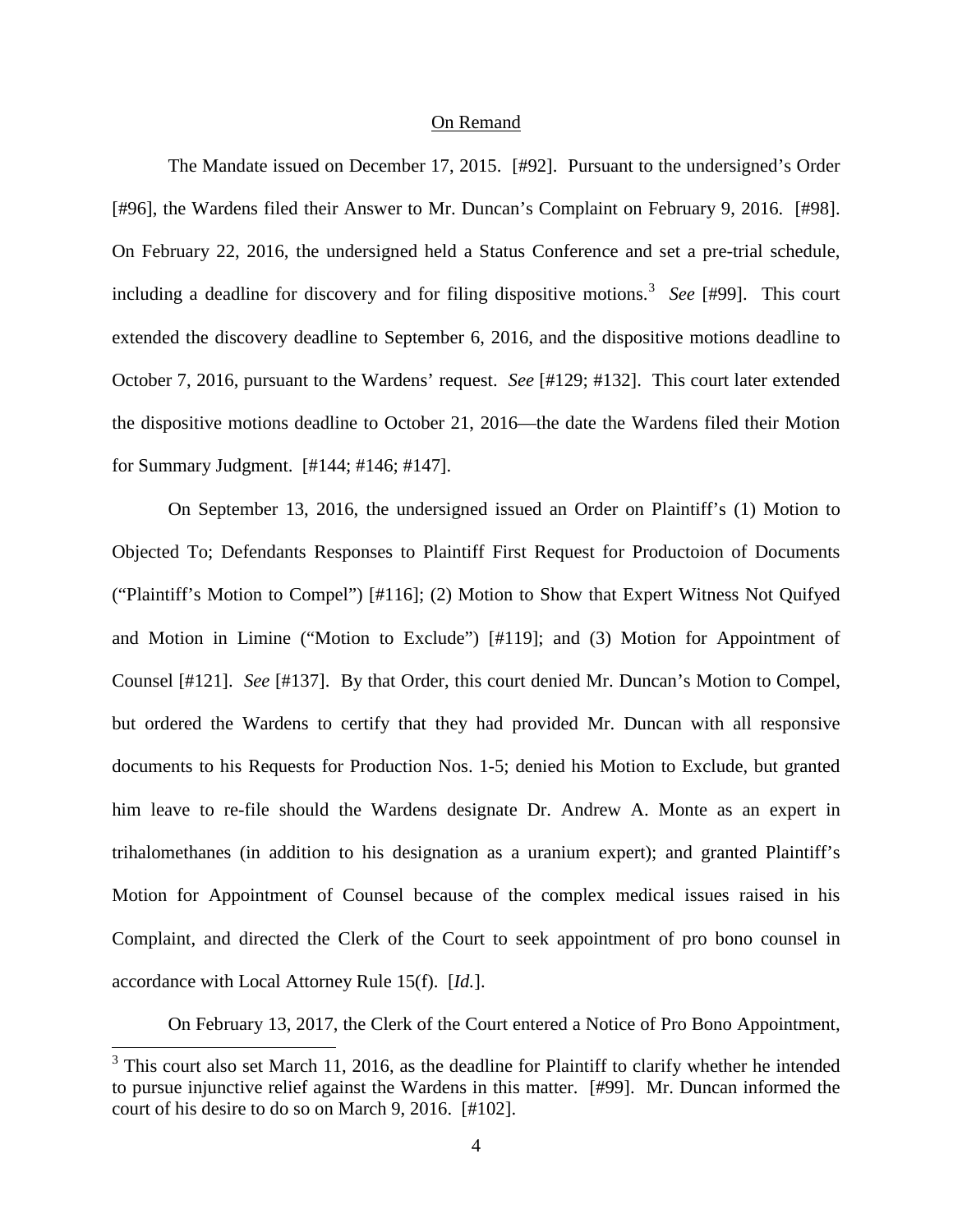designating four attorneys from the law firm of Hogan Lovells US, LLP as Mr. Duncan's civil pro bono counsel. [#165]. Then, on April 5, 2017, Plaintiff, through pro bono counsel, filed his Motion to (1) Withdraw Plaintiff's *Pro Se* Response to Defendants' Motion for Summary Judgment, (2) Reopen Limited Discovery, and (3) File a New, Fully Developed Response (the "Motion to Withdraw Response"). [#174]. The undersigned granted in part and denied in the Motion to Withdraw Response, deeming Plaintiff's *pro se* Response [#159] to Defendants' Motion for Summary Judgment withdrawn, and setting a Status Conference to discuss further scheduling needs. [#178]. At the May 4, 2017 Status Conference, this court reopened discovery for a limited period up to and including June 19, 2017, ordering Plaintiff to designate any expert(s) by May 18, 2017. *See* [#180]. In addition, this court granted Plaintiff an extension of time up to and including June 27, 2017, to respond to Defendants' Motion for Summary Judgment, given the Wardens' election to pursue the pending Motion rather than to file a new one after the reopened discovery. [*Id.*]. Defendants were granted until July 11, 2017, to file a Reply, if any. [*Id.*].

However, on June 15, 2017, Plaintiff's pro bono counsel filed a Motion to Withdraw as counsel of record, citing fundamental disagreements between Mr. Duncan and counsel as to how this matter should proceed. [#183]. During a Status Conference held on June 23, 2017, Mr. Duncan confirmed that he had discharged his attorneys and that he intended to proceed *pro se* in this matter. The undersigned granted the Motion to Withdraw and Plaintiff's request for an extension of time to file his *pro se* Response to Defendants' Motion for Summary Judgment. [#192].

On June 29, 2017, Mr. Duncan filed his *pro se* Response to Defendants' Motion for Summary Judgment. [#194]. Defendants did not file a reply. The Motion for Summary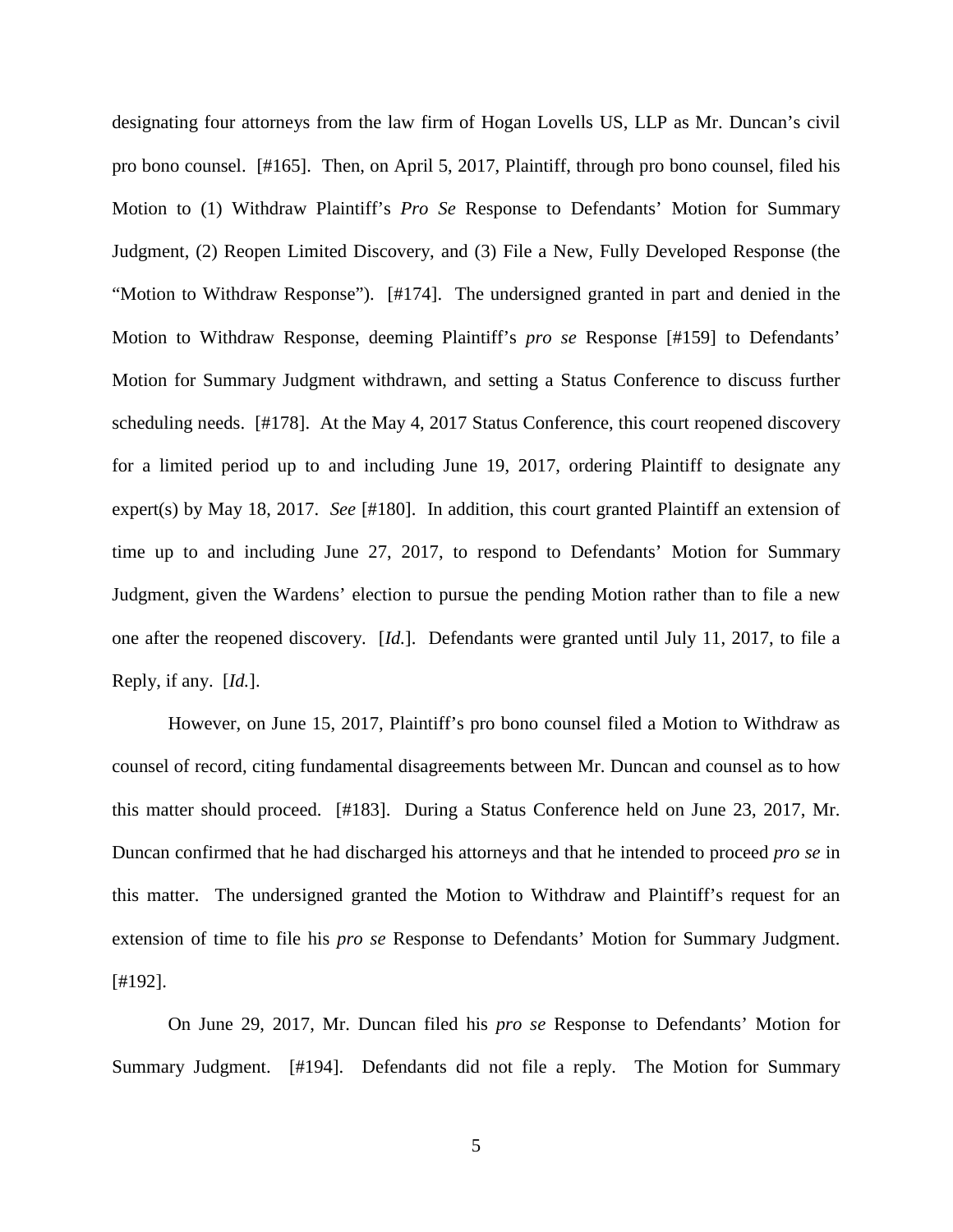Judgment is now ripe for Recommendation.

### **STANDARD OF REVIEW**

Summary judgment is appropriate only if "the movant shows that there is no genuine dispute as to any material fact and the movant is entitled to judgment as a matter of law." [Fed.](http://web2.westlaw.com/find/default.wl?mt=97&db=1004365&docname=USFRCPR56&rp=%2ffind%2fdefault.wl&findtype=L&ordoc=2027327342&tc=-1&vr=2.0&fn=_top&sv=Split&tf=-1&pbc=5D0836F2&rs=WLW14.04)  [R. Civ. P. 56\(a\);](http://web2.westlaw.com/find/default.wl?mt=97&db=1004365&docname=USFRCPR56&rp=%2ffind%2fdefault.wl&findtype=L&ordoc=2027327342&tc=-1&vr=2.0&fn=_top&sv=Split&tf=-1&pbc=5D0836F2&rs=WLW14.04) *Celotex Corp. v. Catrett,* [477 U.S. 317, 322 \(1986\);](http://web2.westlaw.com/find/default.wl?mt=97&db=708&tc=-1&rp=%2ffind%2fdefault.wl&findtype=Y&ordoc=2027327342&serialnum=1986132677&vr=2.0&fn=_top&sv=Split&tf=-1&pbc=5D0836F2&rs=WLW14.04) *[Henderson v. Inter–Chem](http://web2.westlaw.com/find/default.wl?mt=97&db=506&tc=-1&rp=%2ffind%2fdefault.wl&findtype=Y&ordoc=2027327342&serialnum=1994210295&vr=2.0&fn=_top&sv=Split&tf=-1&referencepositiontype=S&pbc=5D0836F2&referenceposition=569&rs=WLW14.04)  Coal Co., Inc.,* [41 F.3d 567, 569 \(10th Cir. 1994\).](http://web2.westlaw.com/find/default.wl?mt=97&db=506&tc=-1&rp=%2ffind%2fdefault.wl&findtype=Y&ordoc=2027327342&serialnum=1994210295&vr=2.0&fn=_top&sv=Split&tf=-1&referencepositiontype=S&pbc=5D0836F2&referenceposition=569&rs=WLW14.04) "A 'judge's function' at summary judgment is not 'to weigh the evidence and determine the truth of the matter but to determine whether there is a genuine issue for trial.'" *Tolan v. Cotton*, 134 S.Ct. 1861, 1866 (2014) (quoting *[Anderson v.](http://web2.westlaw.com/find/default.wl?mt=97&db=708&tc=-1&rp=%2ffind%2fdefault.wl&findtype=Y&ordoc=2027327342&serialnum=1986132674&vr=2.0&fn=_top&sv=Split&tf=-1&pbc=5D0836F2&rs=WLW14.04)  Liberty Lobby,* [477 U.S. 242, 249 \(1986\)\)](http://web2.westlaw.com/find/default.wl?mt=97&db=708&tc=-1&rp=%2ffind%2fdefault.wl&findtype=Y&ordoc=2027327342&serialnum=1986132674&vr=2.0&fn=_top&sv=Split&tf=-1&pbc=5D0836F2&rs=WLW14.04). Whether there is a genuine dispute as to a material fact depends upon whether the evidence presents a sufficient disagreement to require submission to a jury or conversely, is so one-sided that one party must prevail as a matter of law. *[Anderson,](http://web2.westlaw.com/find/default.wl?mt=97&db=708&tc=-1&rp=%2ffind%2fdefault.wl&findtype=Y&ordoc=2027327342&serialnum=1986132674&vr=2.0&fn=_top&sv=Split&tf=-1&pbc=5D0836F2&rs=WLW14.04)* [477 U.S. at 248–49;](http://web2.westlaw.com/find/default.wl?mt=97&db=708&tc=-1&rp=%2ffind%2fdefault.wl&findtype=Y&ordoc=2027327342&serialnum=1986132674&vr=2.0&fn=_top&sv=Split&tf=-1&pbc=5D0836F2&rs=WLW14.04) *Stone v. Autoliv ASP, Inc.,* [210 F.3d 1132, 1136 \(10th Cir. 2000\);](http://web2.westlaw.com/find/default.wl?mt=97&db=506&tc=-1&rp=%2ffind%2fdefault.wl&findtype=Y&ordoc=2027327342&serialnum=2000097094&vr=2.0&fn=_top&sv=Split&tf=-1&pbc=5D0836F2&rs=WLW14.04) *[Carey v.](http://web2.westlaw.com/find/default.wl?mt=97&db=350&tc=-1&rp=%2ffind%2fdefault.wl&findtype=Y&ordoc=2027327342&serialnum=1987023462&vr=2.0&fn=_top&sv=Split&tf=-1&referencepositiontype=S&pbc=5D0836F2&referenceposition=623&rs=WLW14.04)  U.S. Postal Service,* [812 F.2d 621, 623 \(10th Cir. 1987\).](http://web2.westlaw.com/find/default.wl?mt=97&db=350&tc=-1&rp=%2ffind%2fdefault.wl&findtype=Y&ordoc=2027327342&serialnum=1987023462&vr=2.0&fn=_top&sv=Split&tf=-1&referencepositiontype=S&pbc=5D0836F2&referenceposition=623&rs=WLW14.04) A fact is "material" if it pertains to an element of a claim or defense; a factual dispute is "genuine" if the evidence is so contradictory that if the matter went to trial, a reasonable party could return a verdict for either party. *Anderson,* [477 U.S. at 248.](http://web2.westlaw.com/find/default.wl?mt=97&db=780&tc=-1&rp=%2ffind%2fdefault.wl&findtype=Y&ordoc=2027327342&serialnum=1986132674&vr=2.0&fn=_top&sv=Split&tf=-1&referencepositiontype=S&pbc=5D0836F2&referenceposition=248&rs=WLW14.04) "Where the record taken as a whole could not lead a rational trier of fact to find for the non-moving party, there is no 'genuine issue for trial.'" *Matsushita Elec. Indus. Co., Ltd. v. Zenith Radio Corp.*, 475 U.S. 574, 587 (1986) (citing *First Nat. Bank of Ariz. V. Cities Service Com*[, 391 U.S. 253, 289](http://web2.westlaw.com/find/default.wl?mt=Westlaw&db=708&tc=-1&rp=%2ffind%2fdefault.wl&findtype=Y&ordoc=1986115992&serialnum=1968131190&vr=2.0&fn=_top&sv=Split&tf=-1&referencepositiontype=S&pbc=79FD9193&referenceposition=1592&rs=WLW14.04) (1968)).

"The movant bears the initial burden of making a prima facie demonstration of the absence of a genuine issue of material fact and entitlement to judgment as a matter of law." *[Adler](https://1.next.westlaw.com/Link/Document/FullText?findType=Y&serNum=1998109558&pubNum=506&originatingDoc=I1d8c87e15abe11e085acc3f6d5ffa172&refType=RP&fi=co_pp_sp_506_670&originationContext=document&transitionType=DocumentItem&contextData=(sc.Search)#co_pp_sp_506_670)  v. Wal–Mart Stores, Inc.,* [144 F.3d 664, 670–71 \(10th Cir. 1998\)](https://1.next.westlaw.com/Link/Document/FullText?findType=Y&serNum=1998109558&pubNum=506&originatingDoc=I1d8c87e15abe11e085acc3f6d5ffa172&refType=RP&fi=co_pp_sp_506_670&originationContext=document&transitionType=DocumentItem&contextData=(sc.Search)#co_pp_sp_506_670) (citing *Celotex,* [477 U.S. at](https://1.next.westlaw.com/Link/Document/FullText?findType=Y&serNum=1986132677&pubNum=780&originatingDoc=I1d8c87e15abe11e085acc3f6d5ffa172&refType=RP&fi=co_pp_sp_780_323&originationContext=document&transitionType=DocumentItem&contextData=(sc.Search)#co_pp_sp_780_323)  [323\).](https://1.next.westlaw.com/Link/Document/FullText?findType=Y&serNum=1986132677&pubNum=780&originatingDoc=I1d8c87e15abe11e085acc3f6d5ffa172&refType=RP&fi=co_pp_sp_780_323&originationContext=document&transitionType=DocumentItem&contextData=(sc.Search)#co_pp_sp_780_323) The movant can achieve this by pointing the court to a lack of evidence for the nonmovant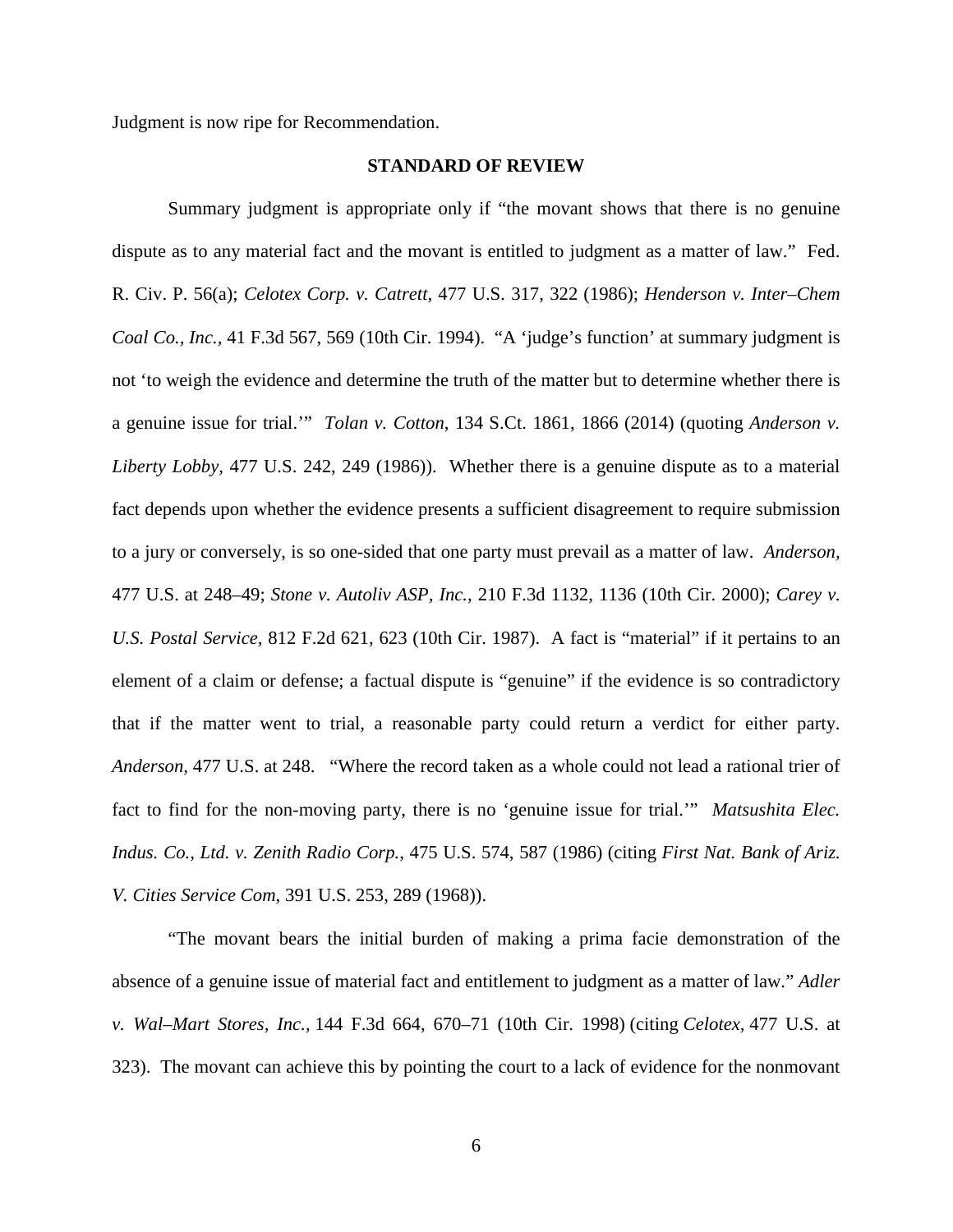on an essential element of the nonmovant's claim. *Id.* at 671. Once the movant meets this initial burden, the nonmovant assumes the burden to put forth sufficient evidence to demonstrate the essential elements of the claim such that a reasonable jury could find in its favor. *See Anderson*, 477 U.S. at 248; *[Simms v. Okla. Ex rel. Dep't of Mental Health & Substance Abuse Servs.,](https://1.next.westlaw.com/Link/Document/FullText?findType=Y&serNum=1999037310&pubNum=506&originatingDoc=I1d8c87e15abe11e085acc3f6d5ffa172&refType=RP&fi=co_pp_sp_506_1326&originationContext=document&transitionType=DocumentItem&contextData=(sc.Search)#co_pp_sp_506_1326)* 165 [F.3d 1321, 1326 \(10th Cir. 1999\).](https://1.next.westlaw.com/Link/Document/FullText?findType=Y&serNum=1999037310&pubNum=506&originatingDoc=I1d8c87e15abe11e085acc3f6d5ffa172&refType=RP&fi=co_pp_sp_506_1326&originationContext=document&transitionType=DocumentItem&contextData=(sc.Search)#co_pp_sp_506_1326) Conclusory statements based merely on speculation, conjecture, or subjective belief are not competent summary judgment evidence. *See [Bones v.](http://web2.westlaw.com/find/default.wl?mt=97&db=506&tc=-1&rp=%2ffind%2fdefault.wl&findtype=Y&ordoc=2025252256&serialnum=2004364779&vr=2.0&fn=_top&sv=Split&tf=-1&referencepositiontype=S&pbc=8B4F362D&referenceposition=875&rs=WLW15.04)  Honeywell Int'l, Inc.,* [366 F.3d 869, 875 \(10th Cir. 2004\).](http://web2.westlaw.com/find/default.wl?mt=97&db=506&tc=-1&rp=%2ffind%2fdefault.wl&findtype=Y&ordoc=2025252256&serialnum=2004364779&vr=2.0&fn=_top&sv=Split&tf=-1&referencepositiontype=S&pbc=8B4F362D&referenceposition=875&rs=WLW15.04) The nonmoving party's evidence must be more than "mere reargument of [her] case or a denial of an opponent's allegation," or it will be disregarded. *See* [10B Charles Alan Wright, et al., Federal Practice and Procedure § 2738 at](http://web2.westlaw.com/find/default.wl?mt=97&db=0102228&tc=-1&rp=%2ffind%2fdefault.wl&findtype=Y&ordoc=2025252256&serialnum=0108902540&vr=2.0&fn=_top&sv=Split&tf=-1&pbc=8B4F362D&rs=WLW15.04)  [356 \(3d ed.1998\).](http://web2.westlaw.com/find/default.wl?mt=97&db=0102228&tc=-1&rp=%2ffind%2fdefault.wl&findtype=Y&ordoc=2025252256&serialnum=0108902540&vr=2.0&fn=_top&sv=Split&tf=-1&pbc=8B4F362D&rs=WLW15.04)

# **MATERIAL FACTS**

The following facts are undisputed.<sup>[4](#page-6-0)</sup> Mr. Duncan is presently incarcerated at SCF and has been since June 1999 through the operative period of time in this matter, i.e., 2008 through 2013. *See* [#147-1]. Warden Milyard was the warden at SCF from 2005 to 2011; he retired from CDOC in 2013. [#147-2 at 17:16-23, 45:5-9]. Warden Falk was warden at SCF from 2011 to 2015. [#147-3 at ¶ 2].

Uranium in the environment is predominantly Uranium<sup>238</sup>, which is "far more stable than Uranium<sup>235</sup>, which is utilized in bombs." [#147-5 at 1]. Colorado has a higher concentration of uranium in the soil compared to other states; consequently, it is present in the air, food, and water meaning Coloradans ingest uranium every day. [*Id.*] The Environmental Protection Agency ("EPA") has set the maximum contaminant level for uranium at 30 micrograms per liter, and the

<span id="page-6-0"></span> 4 Though Mr. Duncan objects to all of the following facts, he fails to "direct the court to *facts* which establish a genuine issue for trial[,]" and, instead, relies on conclusory allegations without "any significant probative evidence" to support such allegations. *White v. York Int'l Corp.*, 45 F.3d 357, 360 (10th Cir. 1995) (internal quotations and citations omitted).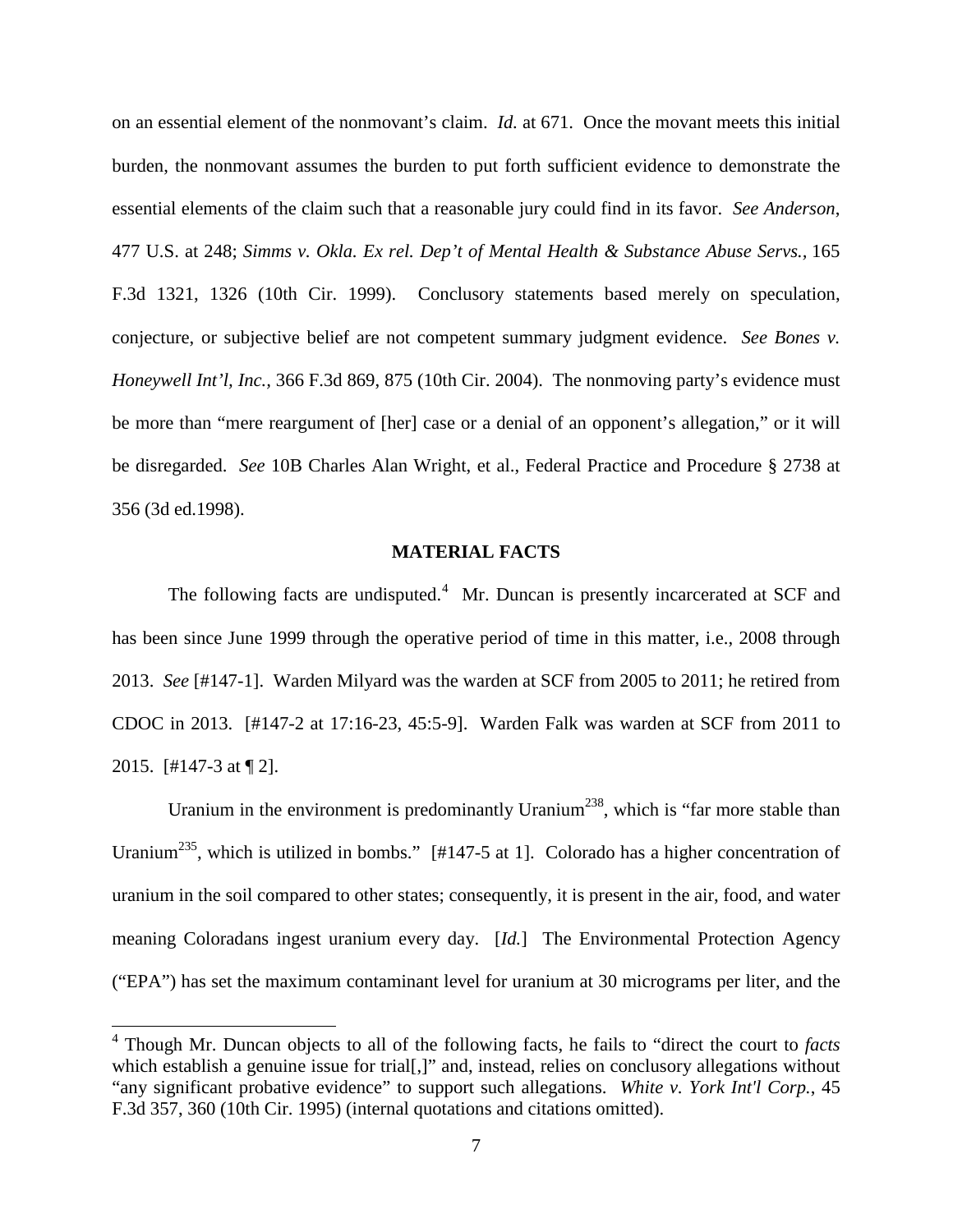maximum contaminant level for trihalomethanes at 80 micrograms per liter. [*Id*. at 1-2; #147-10 at 3].

On February 21, 2008, the City of Sterling published a notice indicating that, in 2007, its water exceeded 30 micrograms of uranium per liter with an average level of 43 micrograms per liter. [#147-9]. The notice also indicated, "this is not an emergency." [*Id.* (emphasis in original)]. From 2008 through 2012, the City of Sterling's water exceeded the maximum contaminant level for uranium, with average levels ranging from 31 micrograms per liter to 54 micrograms per liter. [#147-10 at 3; #147-11 at 3; #147-12 at 7; #147-13 at 4; #147-14 at 7-9]. From 2008 through the first quarter of 2010, SCF's water tested below the maximum contaminant level for uranium. *See* [#147-15; #147-16]. However, the water at SCF exceeded the maximum contaminant level for uranium from the second quarter of 2010 through the first quarter of 2011. *See* [#147-15; #147-16; #147-21; #147-27]. The average readings ranged from 30.49 to 33.28 micrograms per liter. [#147-15; #147-16 at 10-26]. Annual averages read below 30 micrograms per liter. [#147-15]. During this time, SCF's water exceeded the micrograms per liter in ten separate tests. [*Id*.] During the third quarter of 2013, the average uranium levels in the water at SCF exceeded the maximum contaminant level by 1.6 micrograms per liter. [*Id.*].

Relatedly, from 2011 to 2013, the average level of total trihalomethanes in the City of Sterling's water exceeded the maximum contaminant level of 80 micrograms per liter. [#147-13; #147-14; #147-20]. The average readings during this time ranged from 90.43 to 123 micrograms per liter. *See* [#147-13; #147-14; #147-20]. However, during this same time, SCF's water did not exceed an average of 80 micrograms per liter of trihalomethanes. *See* [#147-21; #147-22; #147-23].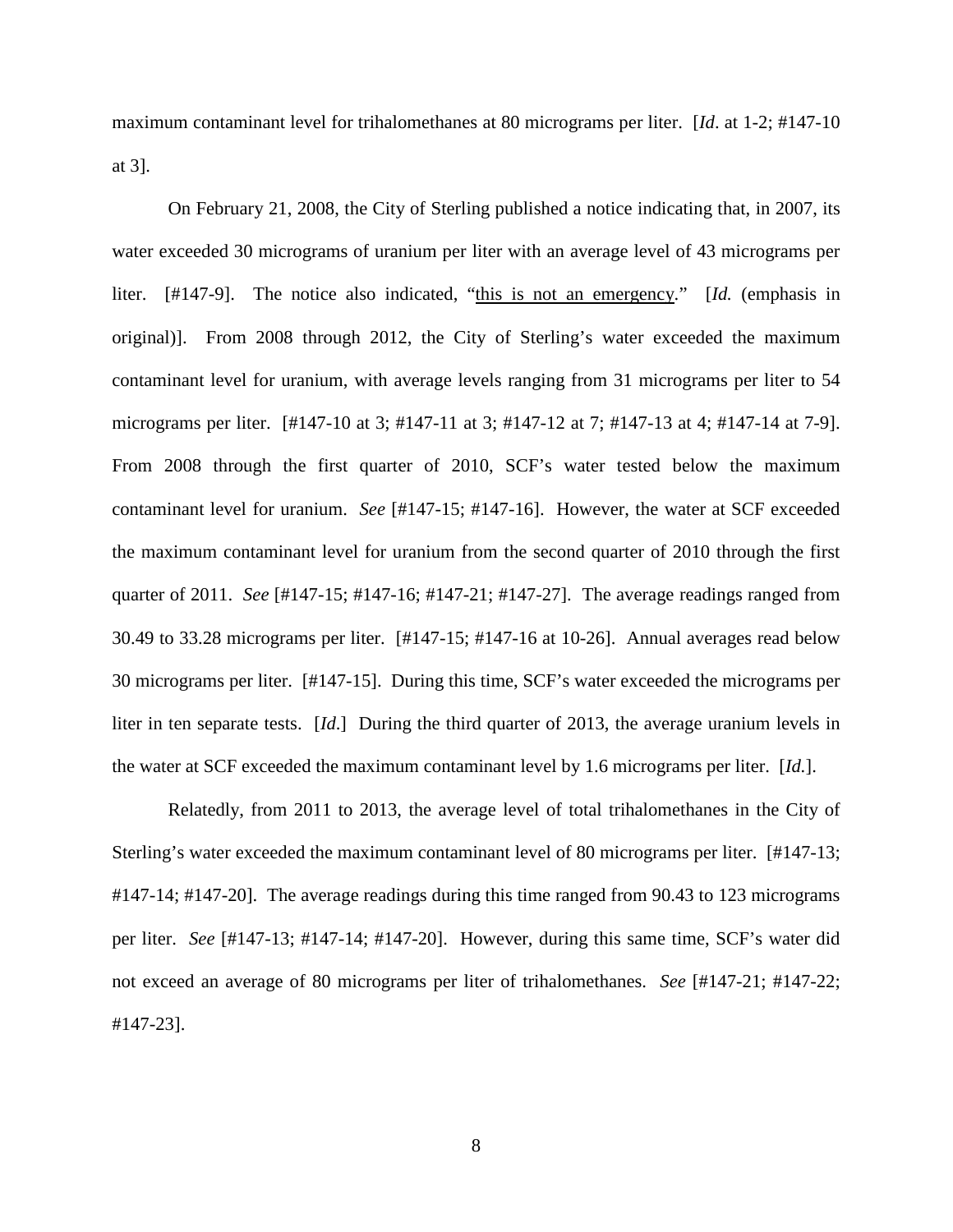Warden Milyard first learned about the excess uranium in the City of Sterling's water during a prison management team meeting in spring 2008, when they discussed the administrative notice circulated by the City.  $[#147-2 \text{ at } 25:23-25; 26:9-25; 37:20-38:3]$ . Soon thereafter, Warden Milyard discussed the matter with his direct supervisor, the Deputy Director of Prisons. [*Id.* at 27:8-28:2]. Warden Falk first learned about the excess uranium in the City of Sterling and SCF's water supply when he received a memorandum from CDOC headquarters entitled, "Important Information About Your Drinking Water" in August 2013. [#147-3 at ¶ 4; #147-7]. In early 2008, the CDOC's Director of Prisons informed Warden Milyard that the CDOC's Facility Management Services would monitor the situation and identify possible solutions. [#147-2 at 27:8-19]. SCF's physical plant manager became the SCF point-person for the water contamination issue and primarily worked with CDOC's Facility Management Services on water testing and remediation. [*Id.* at 31:12-14, 53:2-17, 60:6-16, 65:3-8]. SCF's physical plant manager primarily communicated with the CDOC's Facility Management Services about the uranium levels in SCF's water, and Wardens Milyard and Falk's involvement was limited to identifying locations to dispense alternate drinking water for inmates and to identify processes for receiving bulk supplies of water for SCF. *See* [*id.* at 28:7-12, 53:22-54:13, 60:6-16; #147-3 at ¶¶ 11-12; #147-8 at ¶ 5].

In 2008, John Gillogley, the Special Projects Manager at CDOC's Facility Management Services, was assigned to ascertain how the City of Sterling's water quality problems might affect the water supply at SCF; he contacted the Colorado Department of Public Health and Environment ("CDPHE"), conducted on-line research, met with the City of Sterling's City Manager, and talked with an engineering firm retained by the City of Sterling to address the water quality issues.  $[#147-8 \text{ at } 94]$ . However, CDOC did not begin exploring remedial options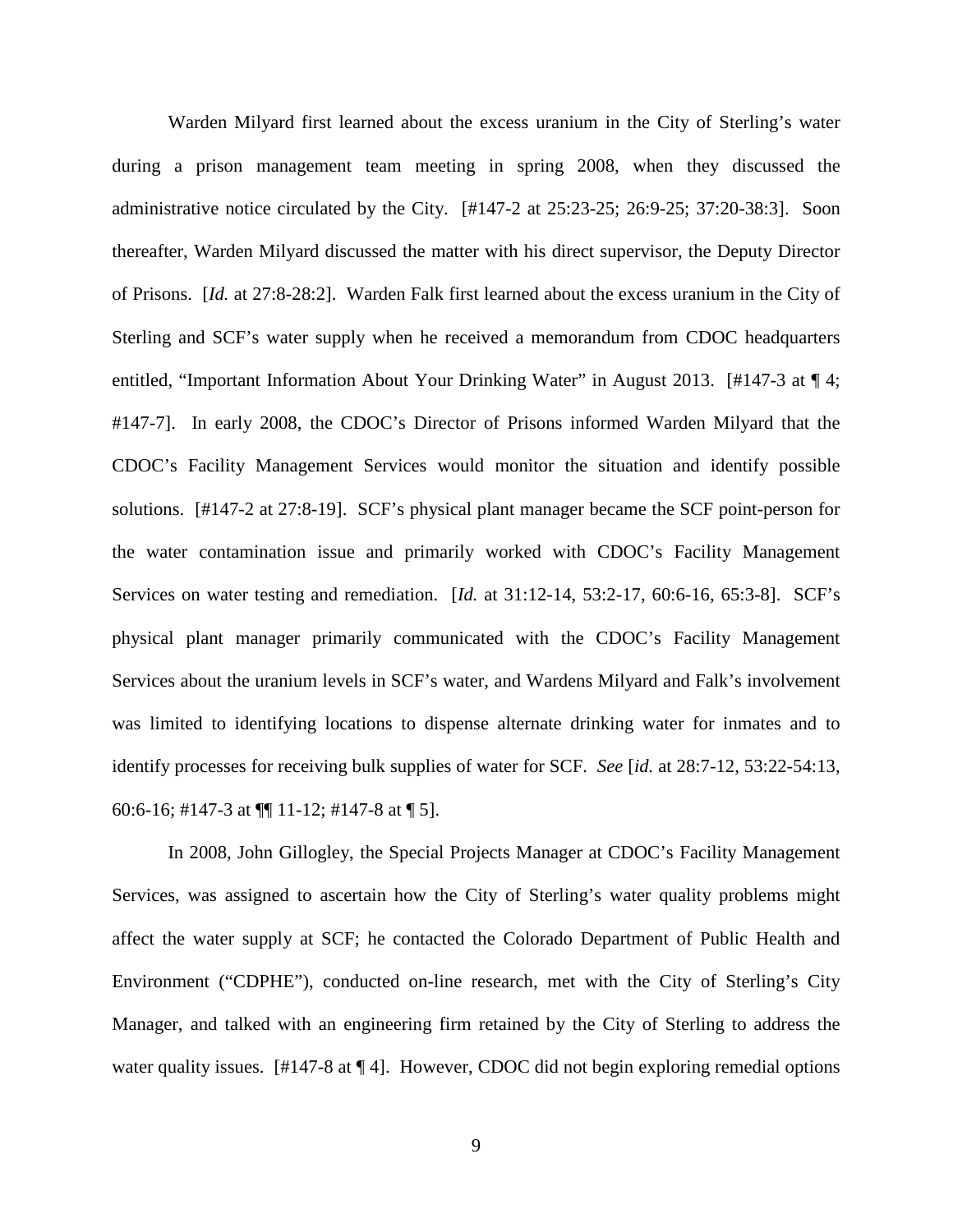until 2010. [#147 at 8, ¶¶ 30, 32]. These options included: (1) developing a system to store, bottle, and distribute bulk water that would be transported to SCF from Fort Morgan; (2) purchasing bottled water; and (3) developing an adsorption system, a reverse osmosis filtration system, and a bulk-water storage and distribution system. [#147-8 at ¶ 6, 7]; *see also* [#147-2 at 28:10-18, 30:1-8, 49:22-50:25, 65:23-66:5]. Mr. Gillogley explored remedial options from 2010 to 2011 until SCF's water samples no longer contained excess uranium, but renewed his efforts in 2013 when excess uranium was again detected in SCF's water. [#147-8 at ¶ 7]. As of 2013, CDOC knew that the City of Sterling was building a new water treatment plant capable of removing the excess uranium. [*Id.*]. The new water treatment plant became operational in November 2013, and the City of Sterling's water contained 9.1 micrograms per liter of uranium. [#147-17; #147-18; #147-19].

On August 22, 2013, the CDOC informed inmates that it was providing them with drinking water delivered from Canon City, Colorado. [#147-24]. This notice informed inmates that the CDPHE "believes that uranium is not considered to be a contaminant associated with health effects from short-term exposure at the recently observed levels," but that some people who consume such levels over "many years" may have an increased risk of cancer or kidney toxicity. [*Id.*]. Canon City's water consistently tested below the maximum allowable levels of uranium. [#147-25]. The CDOC continued to ship Canon City water to SCF up until the City of Sterling's new water treatment plant began operations in November 2013. The water processed by the new plant met the EPA's requirements. [#147-8 at ¶ 9]. The CDOC ended the alternate drinking water program on March 10, 2014. [*Id.*] In 2014 and 2015, the water in the City of Sterling contained an average uranium concentration of around 5.56 micrograms per liter. [#147-17 at 4; #147-19 at 5].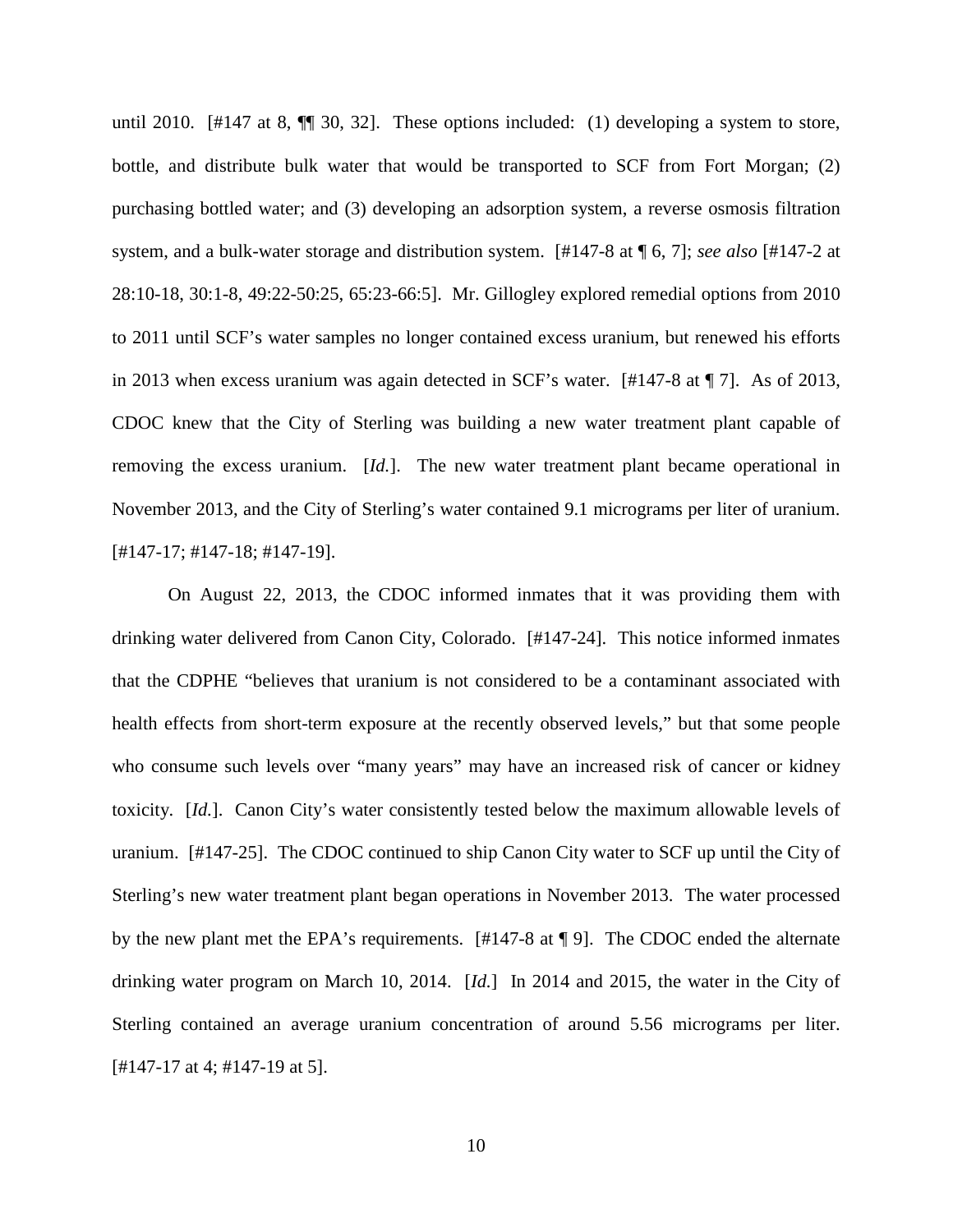#### **ANALYSIS**

The court now turns to Plaintiff's remaining Eighth Amendment claim. The treatment a prisoner receives in prison and the conditions under which he is confined are subject to Eighth Amendment scrutiny. "The Eighth Amendment's prohibition on cruel and unusual punishment does not mandate comfortable prisons, and conditions imposed may be restrictive and even harsh." *DeSpain v. Uphoff*, 264 F.3d 965, 973 (10th Cir. 2001) (citations and internal quotations omitted). However:

when the State takes a person into its custody and holds him there against his will, the Constitution imposes upon it a corresponding duty to assume some responsibility for his safety and general well being.... The rationale for this principle is simple enough: when the State by the affirmative exercise of its power so restrains an individual's liberty that it renders him unable to care for himself, and at the same time fails to provide for his basic human needs—*e.g.,* food, clothing, shelter, medical care, and reasonable safety—it transgresses the substantive limits on state action set by the Eighth Amendment....

*[DeShaney v. Winnebago County Dept. of Social Services,](https://1.next.westlaw.com/Link/Document/FullText?findType=Y&serNum=1989027114&pubNum=708&originatingDoc=Iaf7960839c7e11d9bdd1cfdd544ca3a4&refType=RP&fi=co_pp_sp_708_1005&originationContext=document&transitionType=DocumentItem&contextData=(sc.UserEnteredCitation)#co_pp_sp_708_1005)* 489 U.S. 189, 199–200 (1989). To prevail on a conditions of confinement claim under the Eighth Amendment, an inmate must establish that the condition complained of is "sufficiently serious" to implicate constitutional protection, and that prison officials acted with "'deliberate indifference' to inmate health or safety." *Farmer v. Brennan*[, 511 U.S. 825, 834 \(1994\)](https://1.next.westlaw.com/Link/Document/FullText?findType=Y&serNum=1994122578&pubNum=708&originatingDoc=I5f35623391c111d9bc61beebb95be672&refType=RP&fi=co_pp_sp_708_1977&originationContext=document&transitionType=DocumentItem&contextData=(sc.UserEnteredCitation)#co_pp_sp_708_1977) (quoting *[Wilson v. Seiter](https://1.next.westlaw.com/Link/Document/FullText?findType=Y&serNum=1991109026&pubNum=708&originatingDoc=I5f35623391c111d9bc61beebb95be672&refType=RP&fi=co_pp_sp_708_2323&originationContext=document&transitionType=DocumentItem&contextData=(sc.UserEnteredCitation)#co_pp_sp_708_2323)*, 501 U.S. 294, [298 \(1991\)\)](https://1.next.westlaw.com/Link/Document/FullText?findType=Y&serNum=1991109026&pubNum=708&originatingDoc=I5f35623391c111d9bc61beebb95be672&refType=RP&fi=co_pp_sp_708_2323&originationContext=document&transitionType=DocumentItem&contextData=(sc.UserEnteredCitation)#co_pp_sp_708_2323). These requirements of proof are known as objective and subjective components of the claim. Essentially, in the course of proving a claim challenging conditions of confinement, a plaintiff must "establish that it is contrary to current standards of decency for anyone to be so exposed against his will and that prison officials are deliberately indifferent to his plight." *Helling*[, 509 U.S. at 34](https://1.next.westlaw.com/Link/Document/FullText?findType=Y&serNum=1993124663&pubNum=780&originatingDoc=Ibfdacde4515611e0a982f2e73586a872&refType=RP&fi=co_pp_sp_780_33&originationContext=document&transitionType=DocumentItem&contextData=(sc.Search)#co_pp_sp_780_33).

To satisfy the objective requirement, "the inmate must show that he is incarcerated under conditions posing a substantial risk of serious harm." *DeSpain*, 264 F.3d at 971 (quoting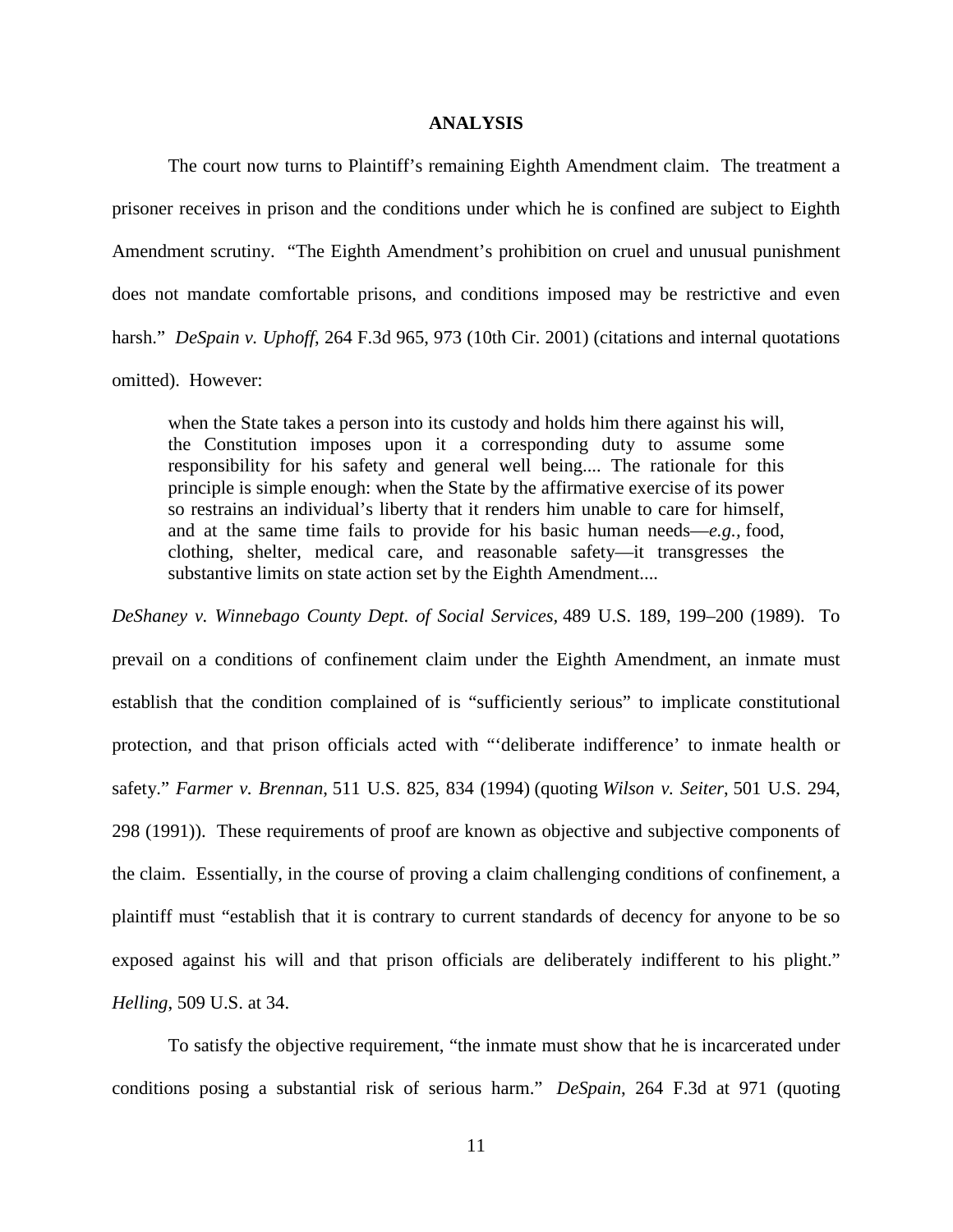*Farmer*, 511 U.S. at 834). The evaluation of a conditions of confinement claim requires "a scientific and statistical inquiry into the seriousness of the potential harm and the likelihood that such injury to health will actually be caused" by exposure to the condition, as well as an assessment of "whether society considers the risk that the prisoner complains of to be so grave that it violates contemporary standards of decency to expose *anyone* unwillingly to such a risk." *Helling*, 509 U.S. at 36 ("the prisoner must show that the risk of which he complains is not one that today's society chooses to tolerate") (emphasis in original). In reviewing this component of the claim, the court necessarily relies on the particular facts of each situation, including the "circumstances, nature, and duration" of the challenged condition. *DeSpain*, 264 F.3d at 974. While not dispositive, the length of exposure to the hazardous condition is "of prime importance." *Id.* "[T]he severity and duration of deprivations are inversely proportional, so that minor deprivations suffered for short periods would not rise to an Eighth Amendment violation." *Id.* (citations omitted). Conversely, exposure to a hazardous condition that lasts over a significant period of time may give rise to the level of a constitutional violation. *See id.*

Defendants argue that Mr. Duncan must show he was exposed to unreasonably high levels of uranium and trihalomethanes in the drinking water to demonstrate he was subjected to a sufficiently serious condition. [#147 at 14]. This court declines to adopt a standard that *per se* requires an "unreasonably high level of trihalomethanes and uranium." Notably, when considering a similar issue in the case of *Cary v. Hickenlooper*, the Tenth Circuit stated that "[n]othing in the Complaint indicates that Mr. Cary has personally been exposed to water containing excess uranium at SCF for many years *or* at highly toxic levels, *or* (given the availability of an alternate water source and a new water treatment facility) that he is likely to face such long-term exposure in the future." *Cary v. Hickenlooper*, 673 F. App'x 870, 875 (10th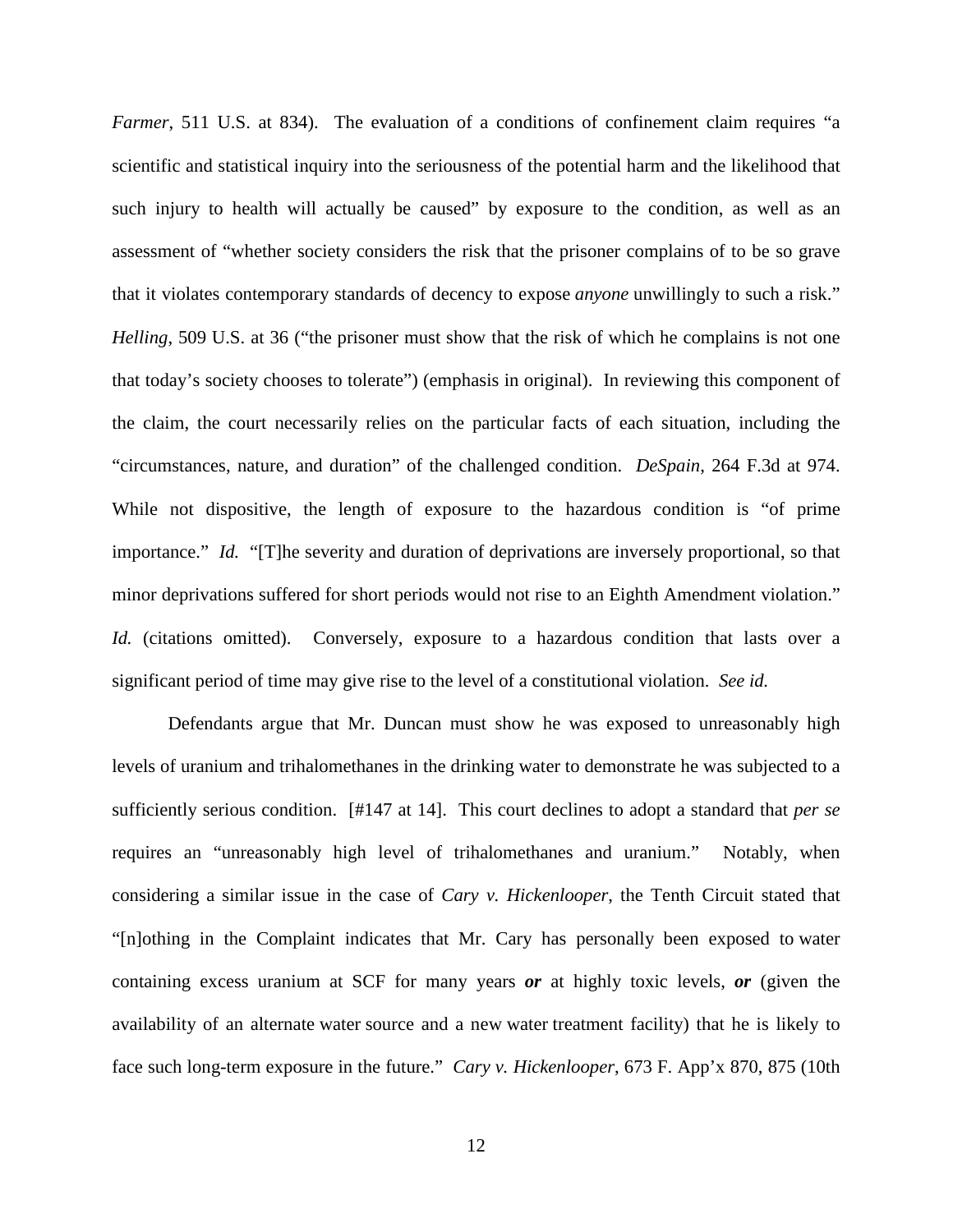Cir. 2016) (unpublished) (emphasis added). The Tenth Circuit's use of the disjunctive indicates that a plaintiff can satisfy the "sufficiently serious" component of the claim not only by proving that he was exposed to water with highly toxic levels of uranium and trihalomethanes, but also by proving that he was exposed to water containing excess uranium and trihalomethanes for a number of years or that he is likely to face long-term uranium or trihalomethanes exposure in the future. As discussed below, Plaintiff has not established a genuine issue of material fact that he is currently facing long-term trihalomethanes and uranium exposure, or he is likely to face longterm exposure in the future.

Mr. Duncan has been incarcerated at SCF since June 1999 to present. *See* [#147-1]. During this period, SCF's water tested over the EPA's uranium maximum contaminant level on eight occasions. *See* [#147-15]. And, while the City of Sterling's water contained excess trihalomethanes between 2011 and 2013, SCF's water never exceeded the EPA's 80 microgram per liter maximum contaminant level. *See* [#147-13; #147-14; #147-20; #147-21; #147-22; #147-23]. Nonetheless, it is undisputed that Mr. Duncan was exposed to water that exceeded the EPA threshold for uranium in water for a number of years, and was exposed to trihalomethanes. Accordingly, the operative inquiry then becomes whether there is a genuine issue of material fact that Mr. Duncan's exposure to trihalomethanes and excess uranium reached such a level and lasted for such duration of time so as to result in an objective, substantial risk of harm. *See DeSpain*, 264 F.3d at 974 (recognizing courts may consider severity of adverse condition and duration of exposure according to a sliding scale).

Defendants contend that the levels of trihalomethanes and excess uranium and the duration of Mr. Duncan's exposure do not give rise to a condition of confinement that is sufficiently serious. *See* [#147 at 15-16]. While the Parties offer different interpretations of the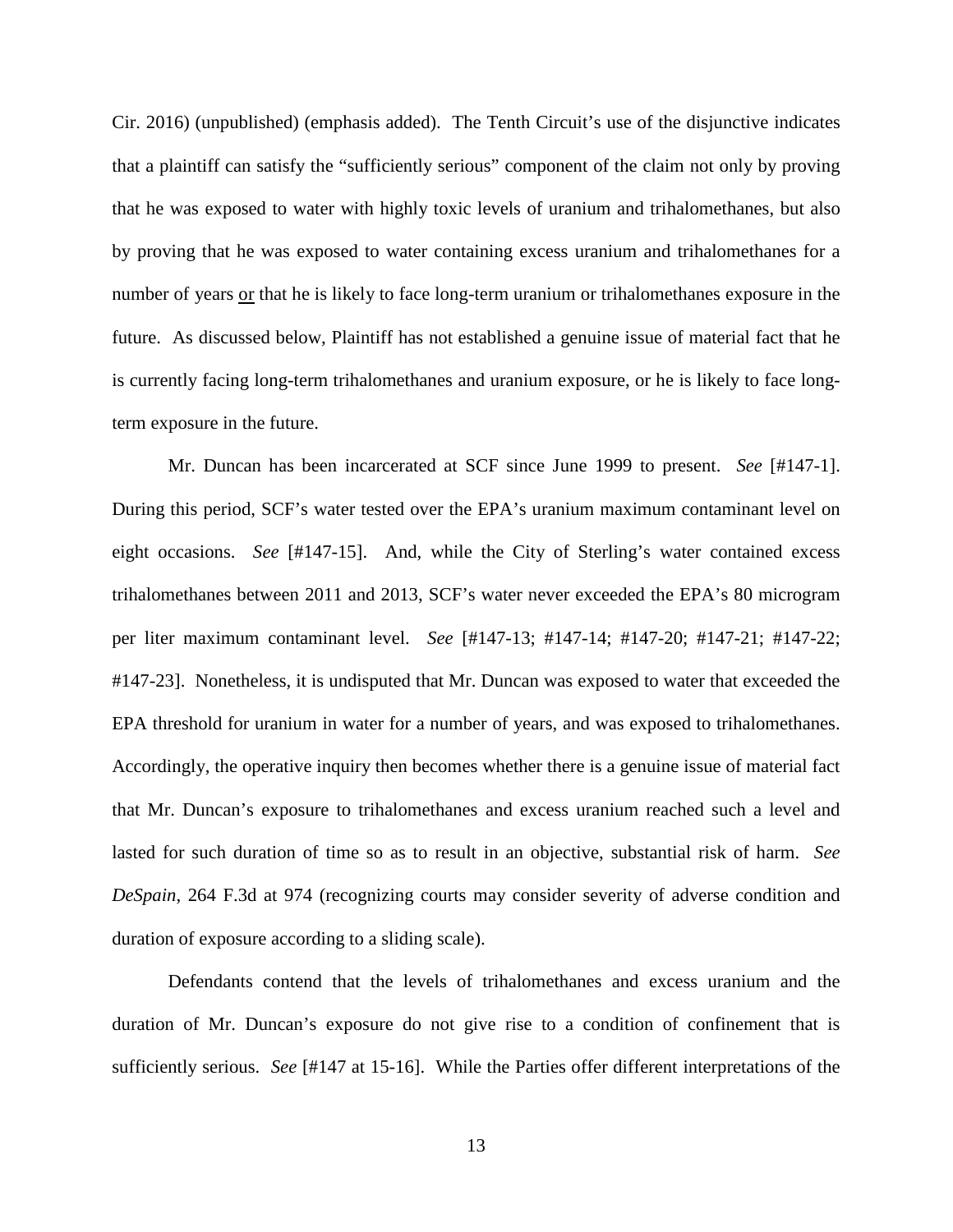significance of the exposure to trihalomethanes and excess of uranium, *compare* [#1 at 12-15; #194] *with* [#147 at 15-16], the data collected and the timing of collection are undisputed, as both Parties rely upon the same reports. *See generally* [#147-10 through #147-14; #147-16 through #147-22]. These reports demonstrate that, on many occasions, tests of the City of Sterling's water revealed uranium in excess of the EPA threshold of 30 micrograms per liter, ranging from 30.49 to 33.28 micrograms per liter. Reports published by the City of Sterling stated that from 2008 through 2012, the city's water exceeded the maximum contaminant level for uranium with average levels ranging from 31 to 54 micrograms per liter. [#147-10 through #147-14]. Those reports also identified an excess of trihalomethanes, ranging from 90.43 to 123 micrograms per liter from 2011 to 2013. *See* [#147-13; #147-14; #147-20].

Defendants offer the expert opinion of Andrew A. Monte, M.D., to support their argument that the amount by which the uranium exceeded the EPA threshold was not dangerous. *See* [#147-5 at 1-2]. Dr. Monte opines that, notwithstanding the threshold of 30 micrograms per liter, the EPA and the World Health Organization have established "a safe total daily intake" of 60 micrograms per liter per day, based on "several cohorts exposed to very high levels of uranium for many years." [*Id.*] Additionally, he opines that in one study, "concentrations up to 845 mcg/L for up to 15 years were not associated with any increased rate of cancer," and there has been no "increased risk of leukemia...stomach cancer..., or urinary organ cancers…associated with long-term uranium exposure." [*Id.* at 2].

Relatedly, Defendants argue that the levels of trihalomethanes in SCF's water never exceeded the 80 microgram per liter maximum contaminant level. [#147 at 15]. Because this fact is undisputed, this court agrees with Defendants that Plaintiff fails to create a genuine issue of material fact that his exposure to trihalomethanes posed a substantial risk of serious harm.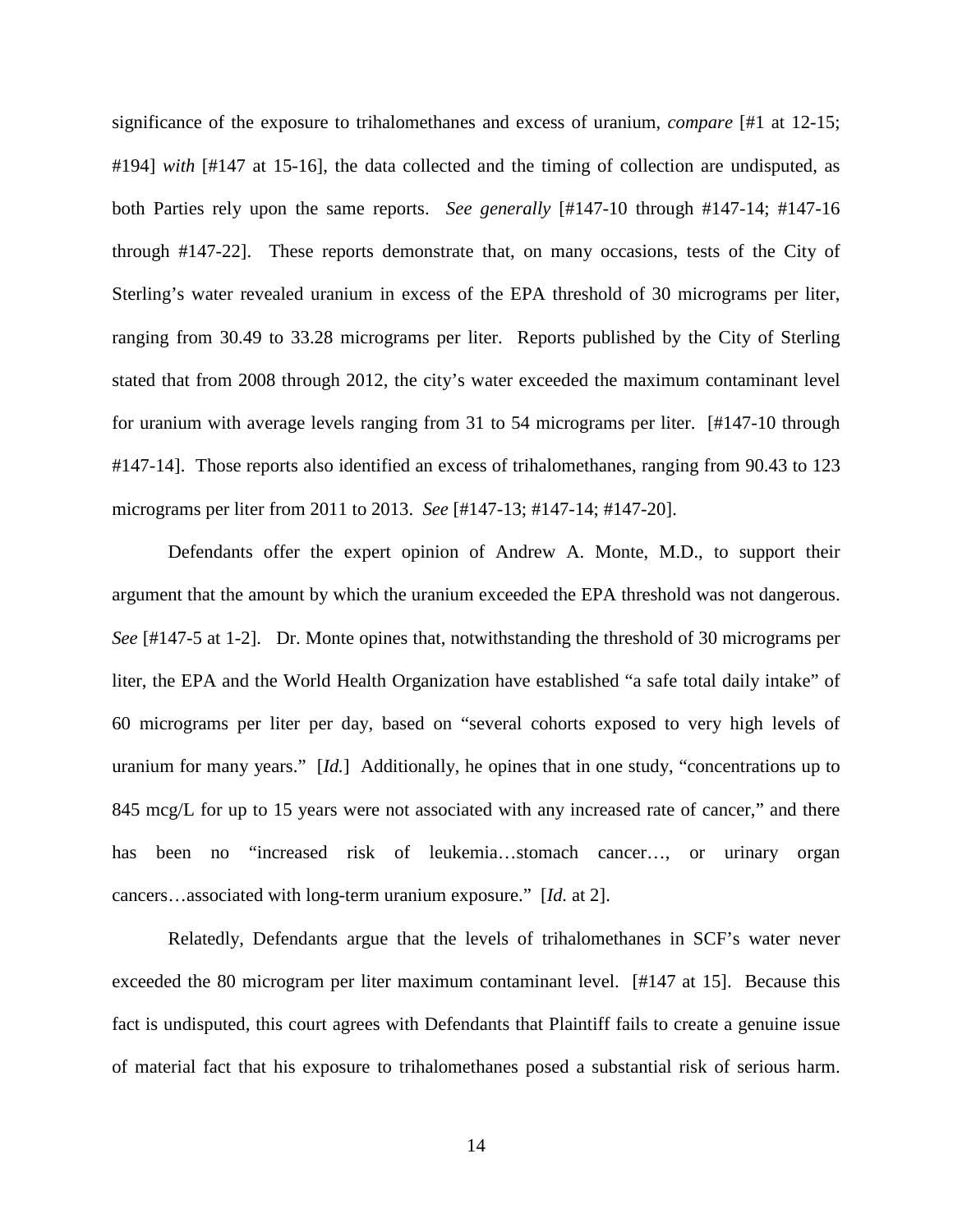Thus, this court focuses solely on Plaintiff's arguments concerning his uranium exposure.

Mr. Duncan in turn argues that he suffers from thyroid issues, kidney injuries and pain, liver damage, as well as immune system and nervous system ailments—all allegedly caused by Defendants forcing him to eat polluted food and drink polluted water. *See* [#1 at 12-15; #164; #164-1; #194 at 12, 18-19; #194-1]. However, though Mr. Duncan's medical records corroborate some of his alleged symptoms, $5$  noticeably absent from those records is any opinion or indication that his ailments were caused by his exposure to trihalomethanes and/or uranium. *See generally* [#164-1]. Moreover, Dr. Monte opined that, although Mr. Duncan's past medical history revealed "chronic obstructive pulmonary disease, osteoarthritis, alcoholic cirrhosis, chronic back pain, hypertension, and hypothyroidism[,]" uranium exposure "is not associated with organ injury of the thyroid, liver, immune system, nervous system, spine, or endocrine system at [the] exposure levels [in this case]." [#147-5 at 4]. In Dr. Monte's opinion, Plaintiff's medical ailments are the result of aging, not uranium exposure, and that any abnormalities with Mr. Duncan's kidneys occurred *after* remediation efforts lowered uranium levels below the maximum contaminant level. [*Id.* at 4]. Mr. Duncan fails to proffer any evidence to refute this opinion.

In viewing the evidence before it in a light most favorable to Plaintiff, this court respectfully concludes that Mr. Duncan has failed to marshal sufficient evidence to avoid summary judgment. Plaintiff simply has not established a triable issue as to the *seriousness* of the potential harm and the likelihood that injury to his health was *caused* by the exposure to excess uranium (or trihalomethanes as noted above) that he experienced. Once Defendants came forward with testimony from Dr. Monte that the symptoms of which Mr. Duncan complained

<span id="page-14-0"></span> $5$  *But see, e.g.*, [#164-1 at 6, 8, 9, 13, 25 (medical records from 2012 and 2013, indicating that on several occasions that Plaintiff's kidneys looked normal, and that his liver, pancreas, and gallbladder were unremarkable)].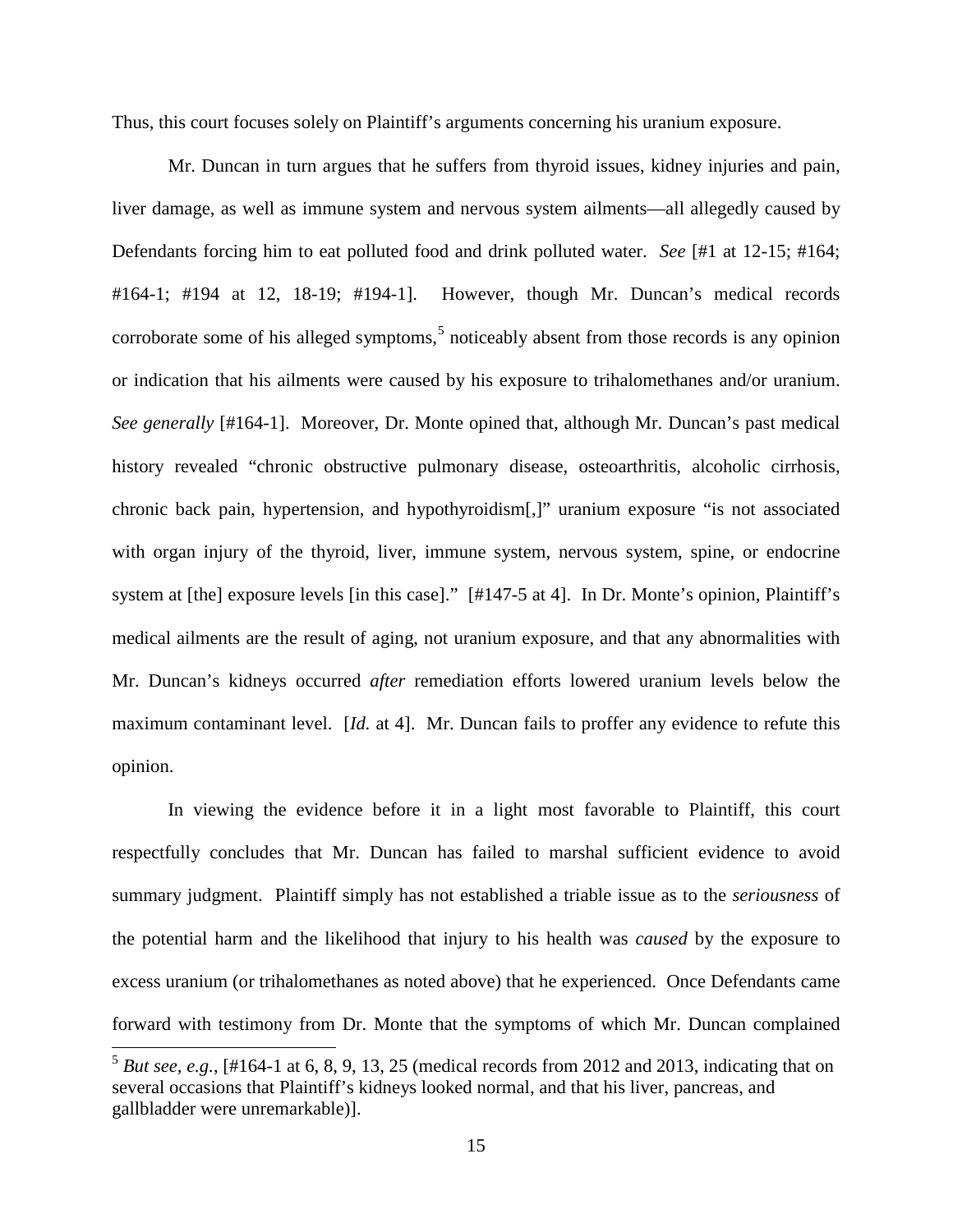were not caused by exposure to excess levels of uranium, it was incumbent upon Mr. Duncan to offer scientific and/or technical evidence that the levels of uranium in conjunction with the duration of exposure were sufficient to cause the harms he alleged, including any injury to his kidney function. Indeed, in considering whether uranium exposure led to an increased cancer risk in the toxic tort context, courts have explained that:

It is not enough for a plaintiff to show that a certain chemical agent sometimes causes the kind of harm that he or she is complaining of. At a minimum,…there must be evidence from which the factfinder can conclude that the plaintiff was exposed to levels of that agent that are known to cause the kind of harm that the plaintiff claims to have suffered. We do not require a mathematically precise table equating levels of exposure with levels of harm, but there must be evidence from which a reasonable person could conclude that a defendant's emission has probably caused a particular plaintiff the kind of harm of which he or she complains before there can be a recovery.

*Cano v. Everest Minerals Corp*., 362 F. Supp. 2d 814, 824 (W.D. Tex. 2005) (citations omitted).

The court's consideration of any effects of excess uranium and trihalomethanes in water upon Mr. Duncan must be based on scientific, technical, or other specialized knowledge, because such information is simply not within the knowledge base of a layperson. It is insufficient at this stage for Plaintiff to rely solely on conclusory, unsubstantiated allegations to create a genuine issue of material fact as to whether his exposure to uranium and trihalomethanes were the cause of his medical issues. *See Daniels v. Gilbreath*, 668 F.2d 477, 488-89 (10th Cir. 1982) (noting that causation is a necessary element in any § 1983 claim). This is especially true in light of Dr. Monte's expert opinion that there are other, non-uranium related causes for Plaintiff's ailments. While Plaintiff theoretically could have adduced information from Dr. Monte that satisfied his burden and obviated a need to retain his own expert, neither he nor his pro bono counsel did so.

Thus, the court's inquiry begins and ends at "a scientific and statistical inquiry" into the seriousness of the potential harm of ingesting excess uranium and trihalomethanes through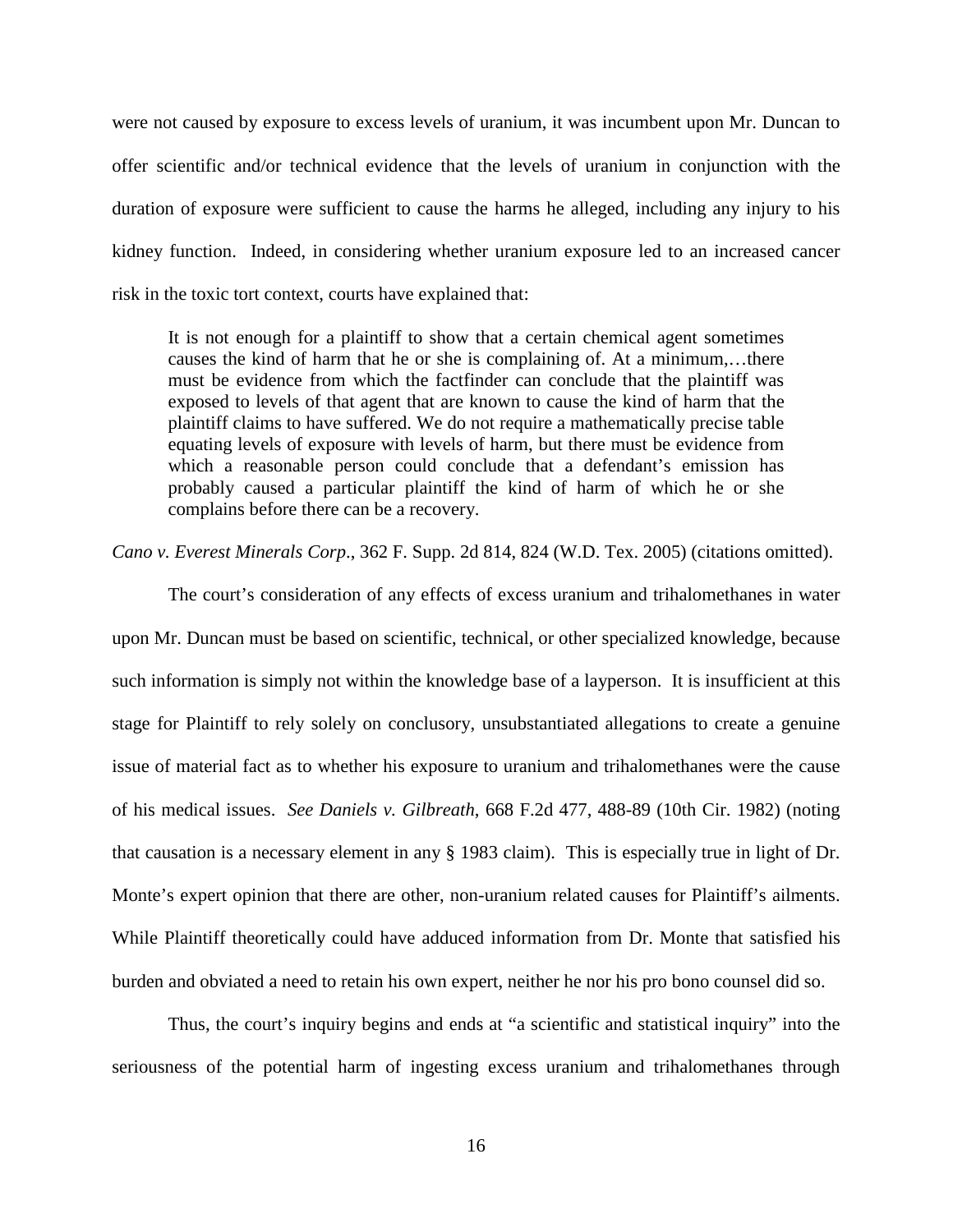drinking water and the likelihood that the excess of both will cause injury to health, and specifically, caused injury to Mr. Duncan's health. *Helling*, 509 U.S. at 36. While Defendants' failure to notify Mr. Duncan and other inmates of the excess uranium in the water until August 2013 is troubling, their failure alone cannot satisfy the objective prong.

Importantly, however, this court's conclusion *supra*, does not suggest that Plaintiff's medical ailments or exposure are *per se* not sufficiently serious, or that Plaintiff was required at this stage to affirmatively refute Dr. Monte's opinions and prove that his injuries were caused by his exposure. Rather, this court concludes that without expert opinions (either Dr. Monte's own during cross-examination or those of an affirmative expert) to rebut the expert testimony offered by Defendants, Mr. Duncan has failed to come forward with sufficient evidence from which a jury could conclude that his injuries were attributable to his exposure to trihalomethanes and excess uranium. Having concluded that Plaintiff has not established a genuine issue of material fact as to the objective prong, the court does not reach the subjective prong regarding his Eighth Amendment claim.

#### **CONCLUSION**

Therefore, for the reasons stated herein, this court respectfully **RECOMMENDS** that:

- (1) Defendants' Motion for Summary Judgment [#147] be **GRANTED**;
- (2) Plaintiff's remaining Eighth Amendment claim be **DISMISSED with prejudice**; and
- (3) Final Judgment be entered in favor of Defendants Milyard and Falk and against Plaintiff.<sup>[6](#page-16-0)</sup>

 $\overline{a}$ 

<span id="page-16-0"></span> $6$  Within fourteen days after service of a copy of the Recommendation, any party may serve and file written objections to the Magistrate Judge's proposed findings and recommendations with the Clerk of the United States District Court for the District of Colorado. 28 U.S.C. § 636(b)(1); Fed. R. Civ. P. 72(b); *In re Griego*, 64 F.3d 580, 583 (10th Cir. 1995). A general objection that